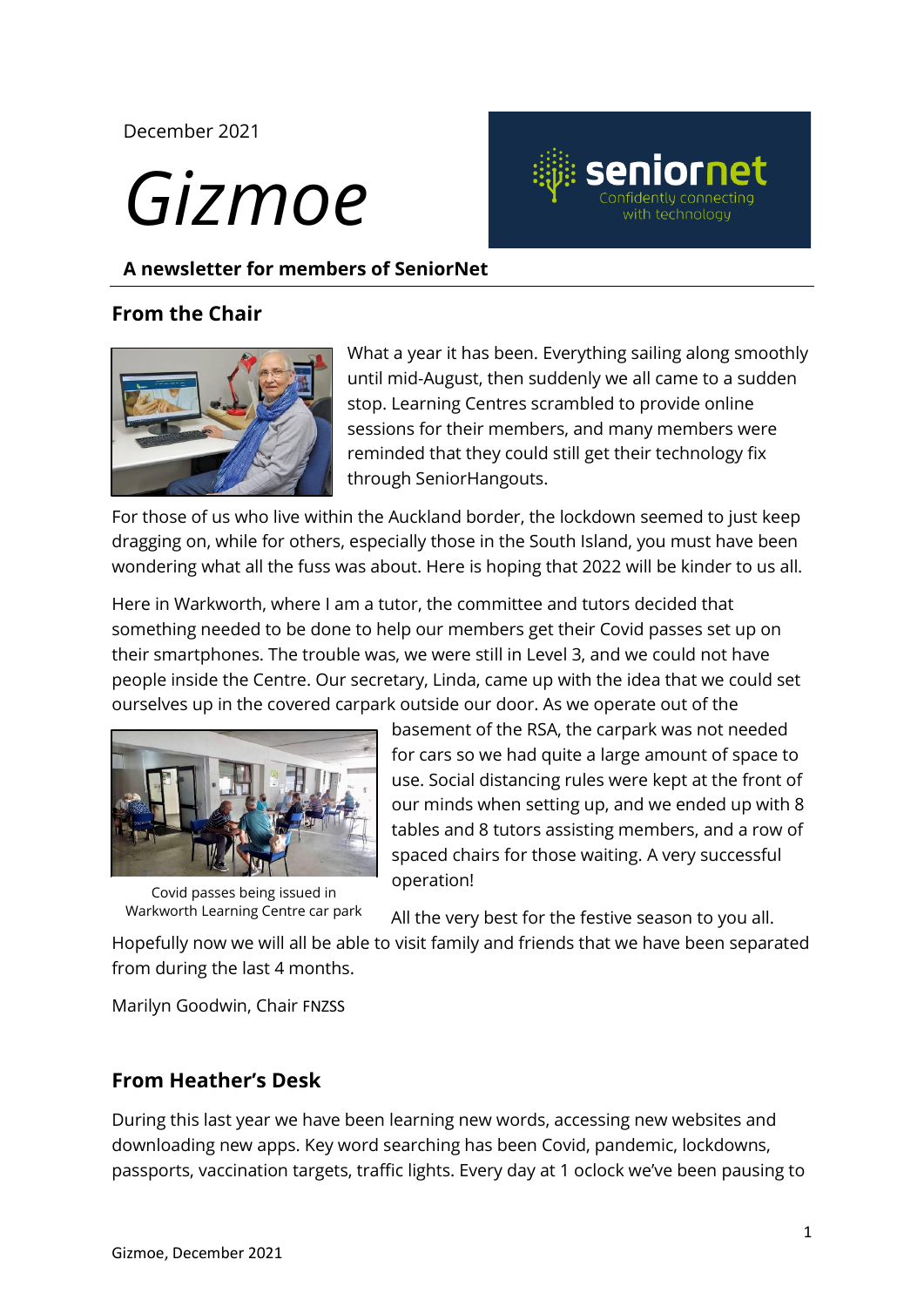listen to the daily briefing and we've met new and interesting people with job titles like virologist, modeller, intensive care specialist and vaccinators.



We've learnt how to keep ourselves safe and that has certainly had an impact on our operations. Although some of us have had to close our doors to face to face learning, we have had the opportunity of getting together online. It's hard to believe that only two years ago we barely used Zoom and our geographic circle of SeniorNet friends was very limited.

But now we are getting used to the new normal. And there are some positives on the horizon. The vaccine pass will allow us some new freedoms and SeniorNet itself is gearing up for a positive year ahead.

The government's focus on digital inclusion is a key focus for us in 2022. How can we motivate those who are currently reluctant to use technology? Can we bring them into our network, provide them with confidence and assure them that being online can be safe? How do we get out and about from our Learning Centres to find new members, new converts to the online world?

*Kind regards Heather Newell, Executive Officer*

## **Did you see us on Television?**



Thanks to the efforts of Google, Dr Beryl Barratt, a member of Upper Hutt SeniorNet and myself were invited onto the Breakfast show to talk about Beryl's initiation into the world on digital technology. Beryl has become quite a referee for SeniorNet as she is also featured on an AMI promotion.

1. <https://www.ami.co.nz/hub/seniorhangouts>

#### 2. <https://www.ami.co.nz/hub/beryl>

Doctor Beryl Barratt left the workforce at a time when computers were not common in the workplace, let alone in the home or even your back pocket. And yet, as an 88 year old retired soil scientist, she's having to adjust to the rate of technological change we're all experiencing. So as banking, grocery shopping and staying in touch with family and friends all moved online at the start of the pandemic lockdowns, Dr. Barratt reached out to a SeniorNet learning centre for lessons on computer technology. Over the past 18 months she has developed skills in writing emails, watching YouTube videos and even scanning QR codes with her smartphone, demonstrating that digital skills can be an important component of lifelong learning.

SeniorNet, and their peer to peer teaching platform SeniorHangouts, have been a lifeline to Kiwis throughout the country. For many, these online sessions are as much about the skills they're learning as the opportunities to interact and socialise with others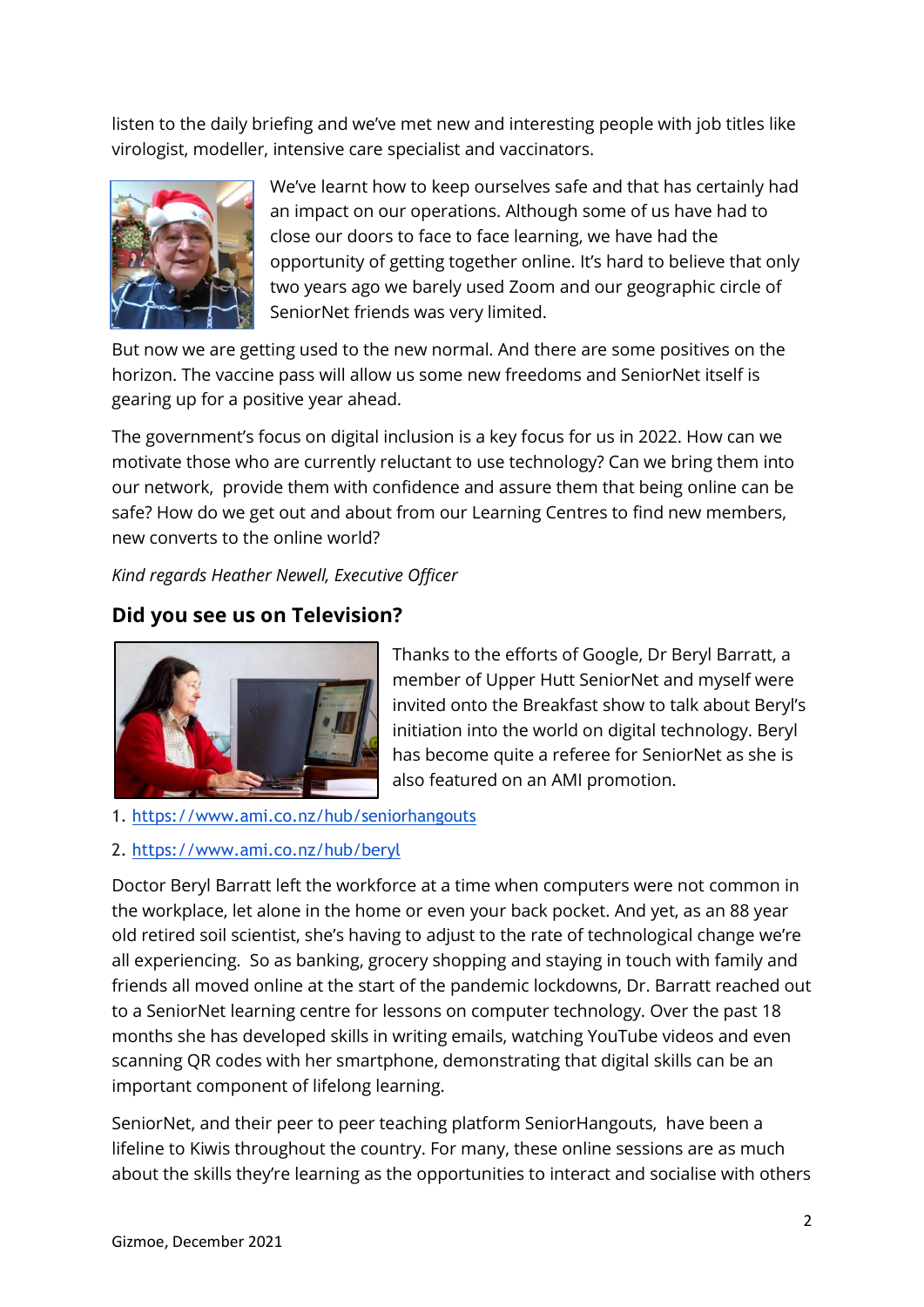in the Q&A forum. Now, through funding from [Google.org](http://www.google.org/), Google's philanthropic arm, SeniorNet hopes to bring their digital literacy and online safety workshops to 10,000 more older New Zealanders. In addition to philanthropic funding, Google.org will donate Google Search advertising and Googlers will volunteer time to enable SeniorNet to bring new audiences to their platform, and to assist with their digital strategy.

Heather Newell, SeniorNet's Executive Officer said, "As we went into lockdown in early 2020, we realised our face to face learning centres weren't going to be able to support disconnected seniors in the same way. After a very special call from the Google team we were able to add the opportunity for seniors to meet online. We were able to continue our work at a really critical time for Kiwis to remain online and we're so grateful for this continued support and funding from Google.org."

Google New Zealand first began supporting SeniorNet with their digital transformation in early 2020. To date, SeniorNet has delivered more than 2000 hours of online learning, and plans to reach more New Zealanders through different languages and formats. As this programme evolves, we're proud to support their work to assist even more people with the digital skills required to thrive in an increasingly online world.

By Ross Young, Government Affairs and Public Policy, Google New Zealand.

#### **Learning Centre news**

#### **Are Chrome Books the way of the future?**

SeniorNet (Manawatū) in conjunction with Manchester House, a Feilding community organisation, is providing basic computer training to seniors who have had no or very little computer experience. The scheme devised by John Gibsone and Kevin Fletcher uses cheap, easy to use Chromebooks to teach people, in eight sessions, to set up a Gmail account, use email, do internet searching and internet banking.

The manager of Manchester House's Senior Hub, who made the initial approach to SeniorNet, obtained funding from Lions to purchase five Chromebooks for tuition at a price of about \$500 each.



John & Kevin with Feilding Seniors Chromebook class With Skinny Jump

14 people attended a public meeting. As a result the first course of six participants was completed in November and more are planned for next year. Each participant is expe cted to purchase their own Chromebook and become more proficient at home. They are also persuaded to become SeniorNet members. If they don't have internet at home it is recommended they take out a plan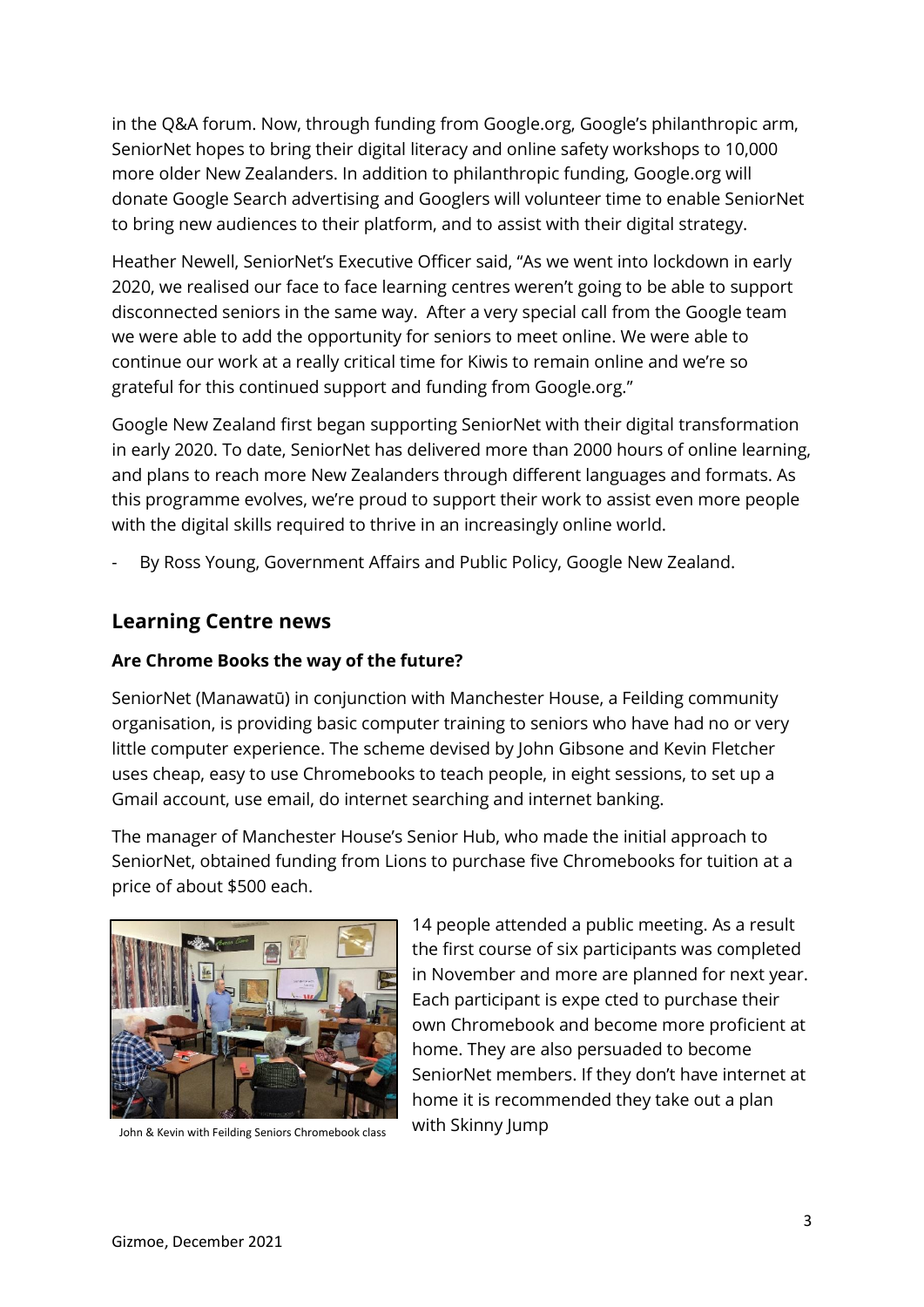Because of the success in Feilding, an application is being made to obtain funds to purchase six Chromebooks for SeniorNet's own use in Palmerston North. Chromebooks are seen as the way forward for Seniors.

Michael Lawrence

#### **The Federation of New Zealand SeniorNet AGM and Symposium 2022**

Wednesday & Thursday 4th & 5th May 2022, The Parnell Hotel & Conference Centre, 10/20 Gladstone Road, Parnell, Auckland

Please mark in your diary the date and venue for The AGM & Symposium, 4 - 5 May 2022, at The Parnell Hotel and Conference Centre with free onsite parking, accommodation and Gladstone Cafe Restaurant. The hotel is approximately 30 - 45 minutes from the domestic airport. Representatives from your Learning Centre are encouraged to attend this annual event, which also gives them the opportunity to finally meet the people they have connected with over Zoom as well as some networking, and learning new skills. For your convenience Mac Senior Net Auckland Learning Centre will organise taxi shuttles for people returning to Auckland Airport. If you would like to take advantage of this service please indicate when registering. A registration fee of \$75.00 plus GST per person. This will cover catering at the event for both days as well as dinner (excluding beverages) on the 4th May. Breakfast is not included.

### **February Focus on Westpac**

During the month of February we will be focusing nationally on promoting the safety and security of online banking – in conjunction with our principal sponsors – Westpac. This is an opportunity to enhance your confidence, to practice in a safe environment and bring along your friends and family, regardless of age, to find out more about using cards, banking, security etc.

Find out what is on offer at your Learning Centre or through SeniorHangouts

- Live sessions
- Recorded sessions
- Small byte sized learnings
- Full classes
- Westpac hosted sessions online

#### **Watch Stash the**  $Cash (Ages 10+)$

During a game of Stash the Cash, you play a scammer who is out to scam all the other players. Everyone else in the game is a scammer too and it is a battle royale to see who finishes with the most money. The scams in the game are based on real scams that people do or have been tricked by. We recommend this game as suitable for children over 10, and adults too.



• Play the Stash the Cash Game and impress your friends and family with your new awareness of online scams

#### **Suzuki**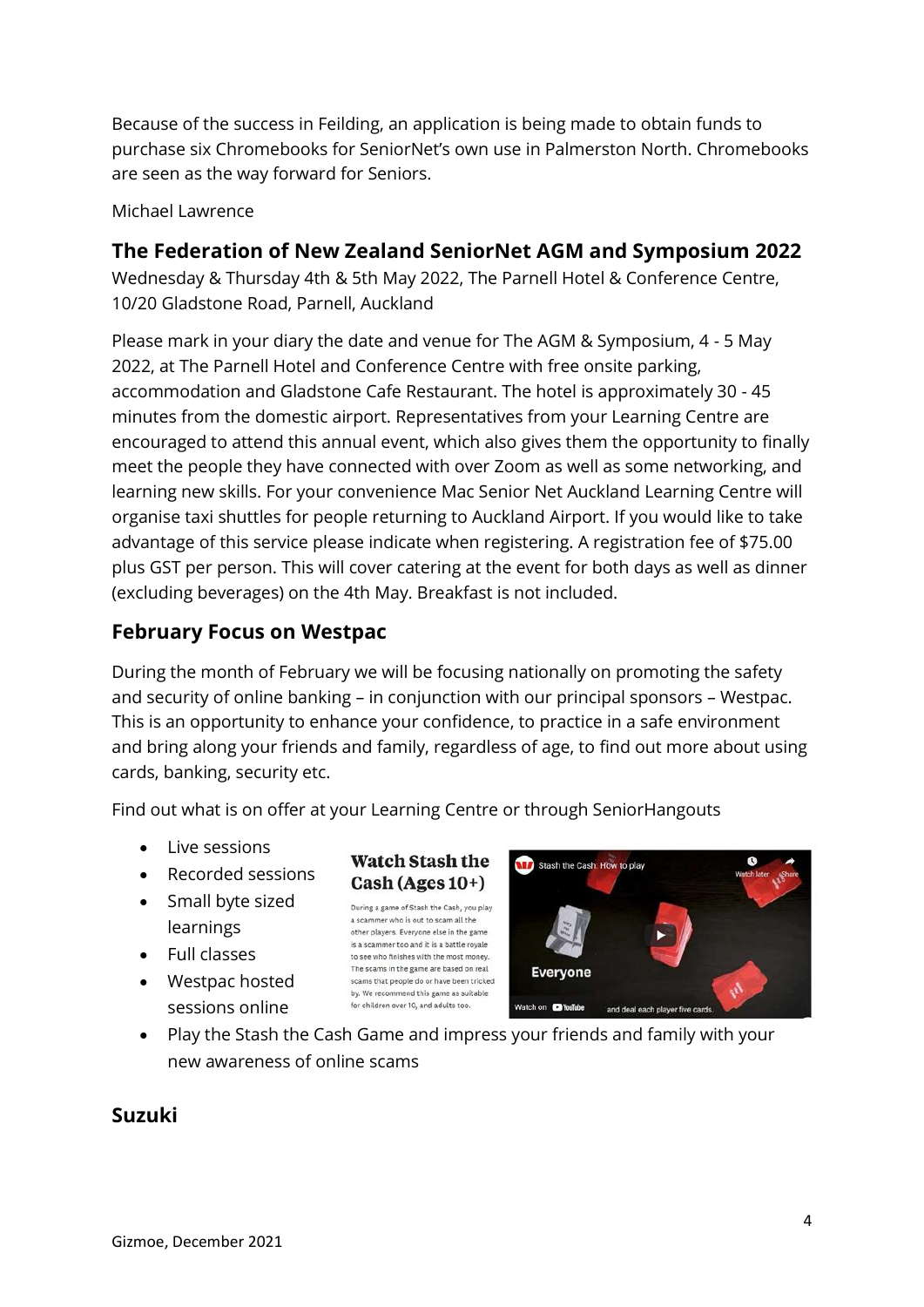

Our EO has been seen around the traps in her new Suzuki hybrid car. She describes it "as a really smooth ride, and I'm now a convert to automatic cars". The car has been spotted in Matamata, Taupo, Whanganui, National Park, Wellington, Wairarapa, Lower Hutt and Upper Hutt. When's it coming to a Learning Centre near you?



Emma Gilmour will completely miss Christmas this year – flying across time zones in her much-anticipated journey from England back home to New Zealand.

But the history-making rally driver is nonplussed. Instead, she's thrilled to finally be coming home to

Dunedin after five months in the UK, having battled the MIQ lottery and missed out on several chances before Sport New Zealand gifted her a spot.

And, anyway, her Christmas present came early this year, in the form of race it. [a](https://www.stuff.co.nz/sport/women-in-sport/126875819/it-gives-me-goosebumps-kiwi-emma-gilmour-inks-historymaking-deal-with-mclaren-for-extreme-e-rally-series)  [souped-up electric SUV with the](https://www.stuff.co.nz/sport/women-in-sport/126875819/it-gives-me-goosebumps-kiwi-emma-gilmour-inks-historymaking-deal-with-mclaren-for-extreme-e-rally-series) name McLaren written on it. She just has to wait till next year to race it.

The 41-year-old Gilmour has lost count of how many Covid tests she's had to take this year. She left New Zealand shores in July to fill [her role as a reserve driver for Veloce](https://www.newsroom.co.nz/lockerroom/emma-gilmour-waits-for-extreme-rallying-call)  [Racing](https://www.newsroom.co.nz/lockerroom/emma-gilmour-waits-for-extreme-rallying-call) in the inaugural Extreme E championship series.

Extreme E is an off-road racing series where all teams have one male and one female driver who share equal driving duties. Along with promoting gender equality, the series also focuses on raising awareness for climate change; the vehicles they drive are the electric off-road SUV. Spark Odyssey 21.

Gilmour made her race debut in Greenland in August, round three of the series, with codriver Stéphane Sarrazin.

And then in November, she was named the first female driver to sign up with the McLaren team – and will race for them in the 2022 Extreme E series, on courses in remote corners of the world with American rallycross and stunt driver Tanner Foust.

Gilmour is used to making history, becoming the first woman to win an event in the NZ Rally Championship, dominating the Rally of Canterbury.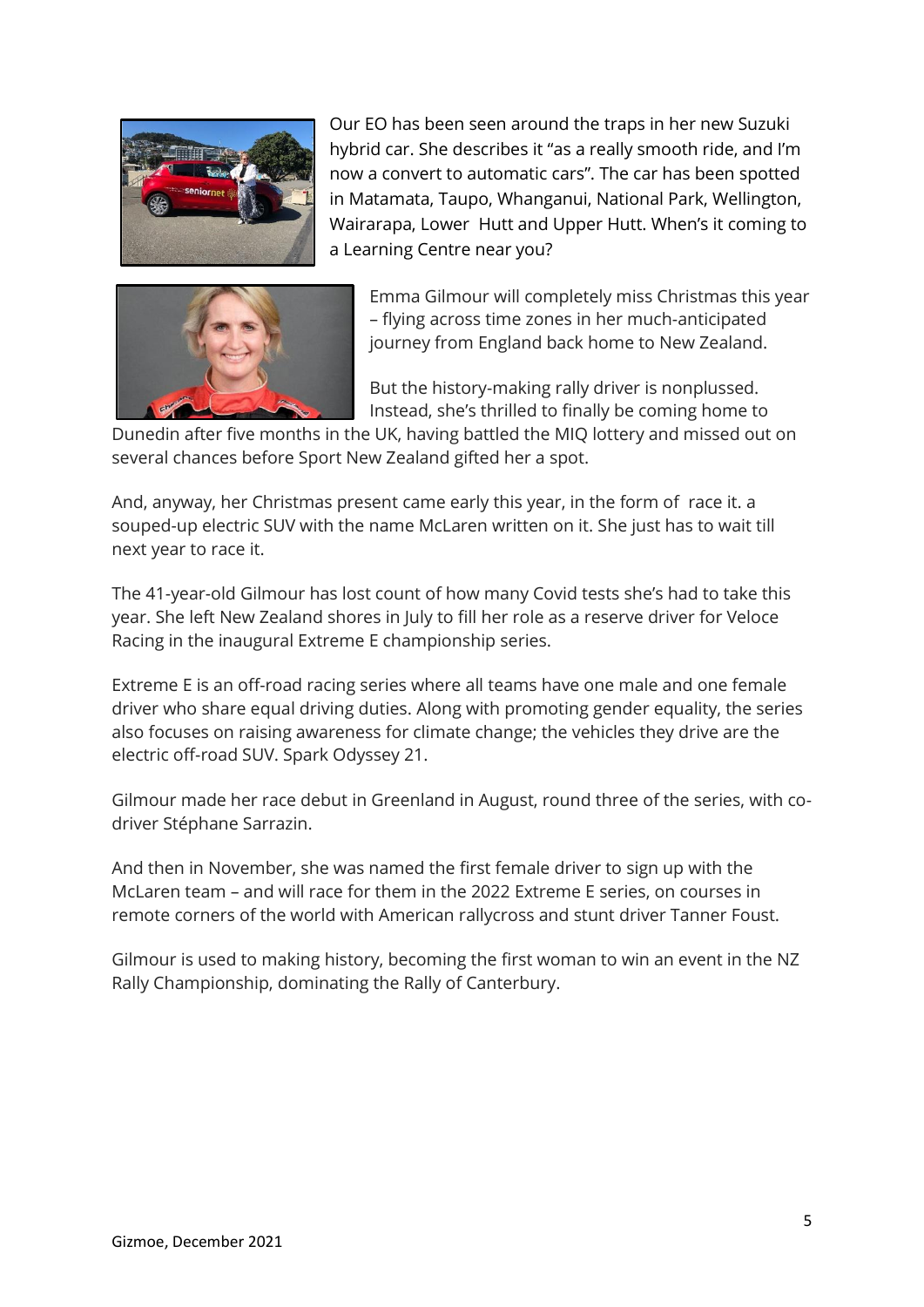#### **Life Membership**



Jane Smith, who many of us met at the AGM in Dunedin this year, has recently been recognised by SeniorNet Dunedin for her long service, having joined the Learning Centre in 2007. Her significant contributions have include tutoring and executive roles. Congrats Jane on your commitment.

#### **Kapiti Working With Libraries**

Many libraries are now engaging with their communities through digital inclusion initiatives. Kapiti Learning Centre used the opportunity of Vaccine passes to introduce themselves to Dr Simon Laing, Digital Inclusion Advisor based at Paraparaumu Library.

Only one week, later SeniorNet Kapiti was in the Paraparaumu Library, helping their community to register for My Health and apply for their Vaccine Pass. After the Vaccine Pass was received by email then they helped individuals to download their Vaccine Pass to their Wallet or Google Pay (G-Pay). The interesting part for some people, was to allay their concern about setting up a "pay" app on their smartphones. After explaining that you did not have to upload a credit or debit card, to put your Vaccine Pass into the relevant app, then it was all go!

Kapiti's friendly Tutors believe it's been a real pleasure working with the community. They look forward to seeing how, in future, SeniorNet Kapiti can grow a close and rewarding relationship with the Paraparaumu Library and more importantly, the community.

#### **We've Been in Print**

Did anyone notice our article and advert in the NZ Grey Power magazine?

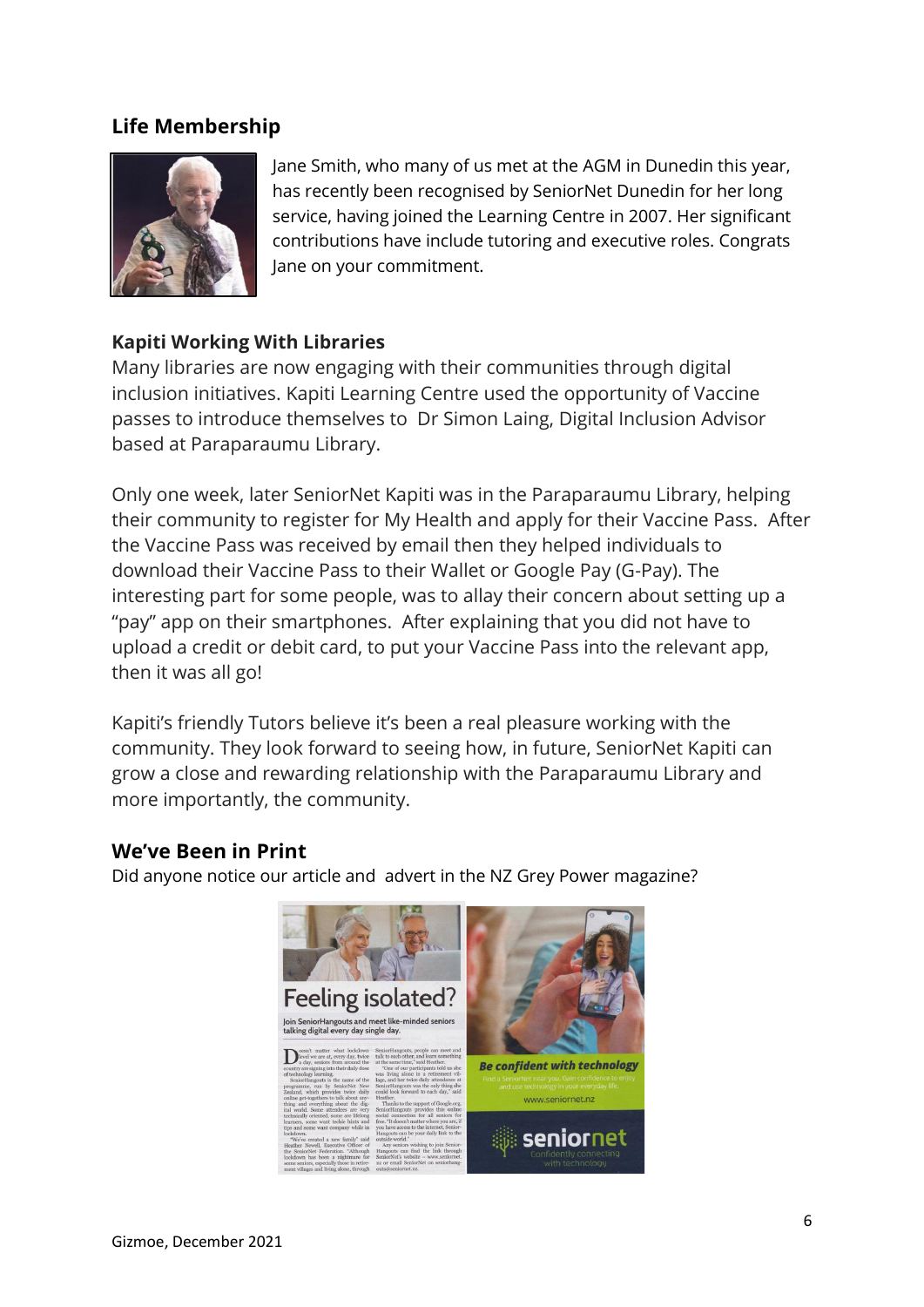## **What do we really need to know about technology options?**

The Commerce Commission has instructed the telecommunications industry to develop a marketing code that ensures consumers receive all the information they need from telco providers to make informed choices about the technology options and plans that best suit their needs.

Industry body New Zealand Telecommunications Forum Inc. (TCF) will have 60 working days to turn marketing guidelines issued by the Commission into an industry retail service quality (RSQ) code. The Commission expects the code to be binding on TCF members, which include most of New Zealand's major telecommunications providers.

Telecommunications Commissioner Tristan Gilbertson said the issue has become urgent as a result of increased marketing activity linked to Chorus withdrawing the old copper network and Spark removing public switched telephone network (PSTN) connections.

"Consumers have told us that marketing of alternatives to legacy copper-based services is often incomplete, confusing or misleading," he said. "Providers have also contacted us with concerns about their competitors' behavior.

"While we have given the TCF 60 working days to create an industry code, we expect providers to bring their marketing into line with these guidelines as soon as possible, so that consumers can make an informed choice about the technologies and plans that are best for their telecommunications needs.

"We particularly want to see telco providers clean up their marketing activities as we head into the Christmas period, which is traditionally a busy time for the sector."

Alternative technologies to copper include fibre, hybrid fibre-coaxial cable and wireless broadband.

## **Introducing Otila Osborne**

BCom (Hons), MBA (Victoria) and Otago University Ph.D. School of Marketing candidate



If you've been participating in SeniorHangouts you may soon be hearing from Otila Osborne who is helping us with an evaluation of SeniorHangouts. Over late January Otila will be running some focus groups (online of course) to ask you some questions about your motivations and experiences of learning online.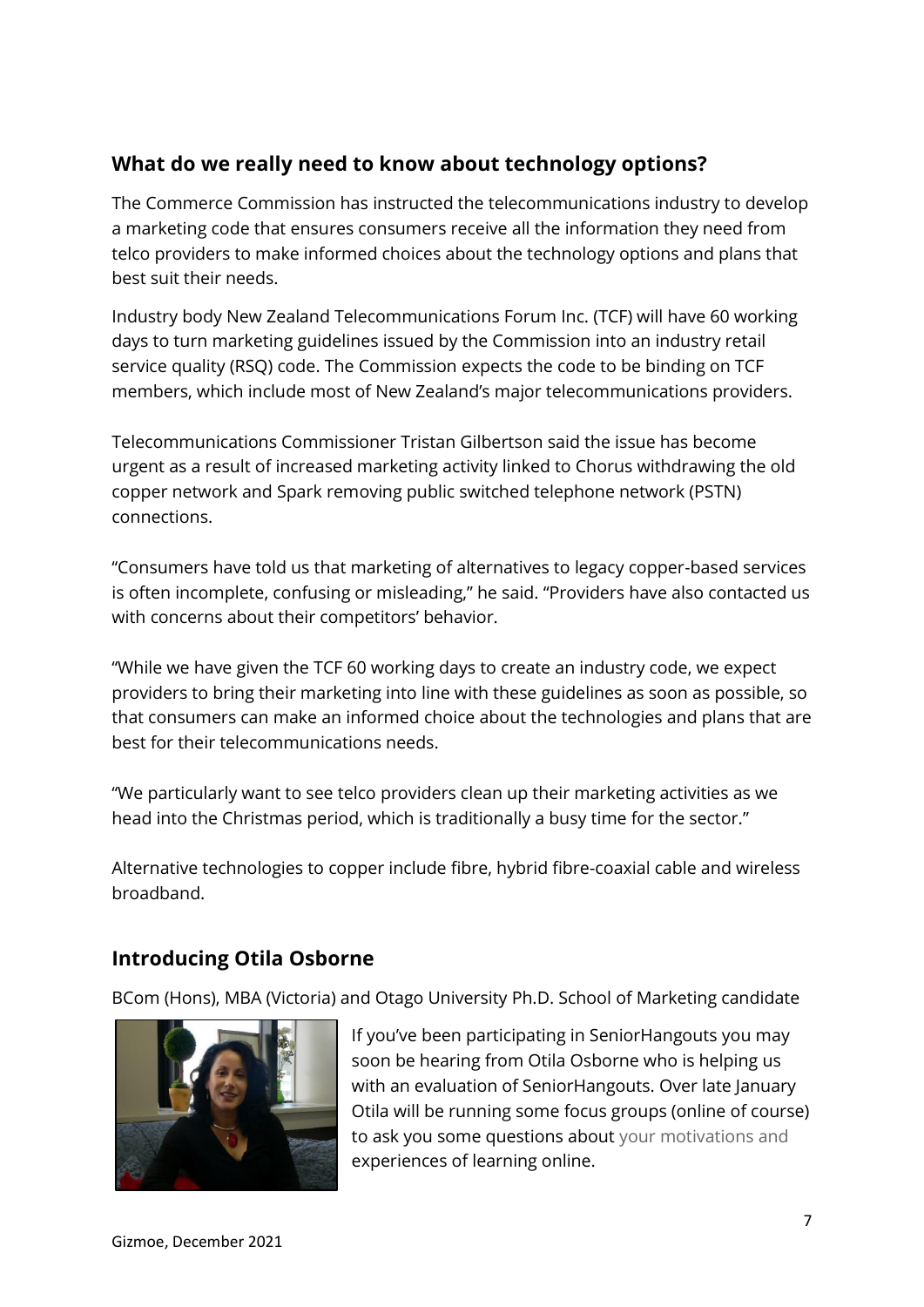Otila is an Otago University Marketing PhD Scholarship recipient passionately committed to improving societal wellbeing. She has been working in the NGO sector for the past 10 years and has supported a range of charities with their fundraising and marketing initiatives.

Passionately concerned about the well-being of aging populations, Otila has interests in technology, genealogy, classical music, travel and gardening. Her strengths and experience in marketing communications, strategy and academic writing will be utilised to produce the SeniorHangouts evaluation and provide us with some communications support in the early new year.

Otila's PhD involves researching 'the effects of commercial and social marketing on the risk perception of older female internet gamblers.' Qualifications: BCom (Hons) 2020, MBA (Victoria) 2017 - 2019 and PhD Scholarship Candidature (Otago) 2021. Research interests: communications and social media marketing strategy, aging populations, technology, and international business.

## **Passwords – by John Cross, Dunedin**

*I know I have written about passwords before, but it constantly comes up as a problem for people. Let's hope Apple's push to eradicate passwords by using other means of identification is successful!* 

*For Apple users at present there is a built in solution. It takes a bit of time and effort to set up,* 

*Once iCloud Keychain is set up, passwords become a) more secure, b) much, much easier to handle.* 

#### **Passwords with iCloud Keychain**

iCloud Keychain is a password manager for all Apple devices that comes as part of the device when you buy it. The only password you need is the one you normally use to open your device (on the more recent devices this may be face or touch recognition).

As most people do this pretty often, it's an easy one to remember. iCloud keychain saves your passwords securely - and also credit card details if you choose to use this option. By using iCloud, the passwords you set up on any of your devices are automatically available for your other Apple devices. iCloud uses a very high level of encryption, making it very, very difficult for an outsider to gain access.

(I only say very, very difficult because of my scientific training, which tells me nothing is impossible!)

#### **Setting up iCloud Keychain on a Mac Computer**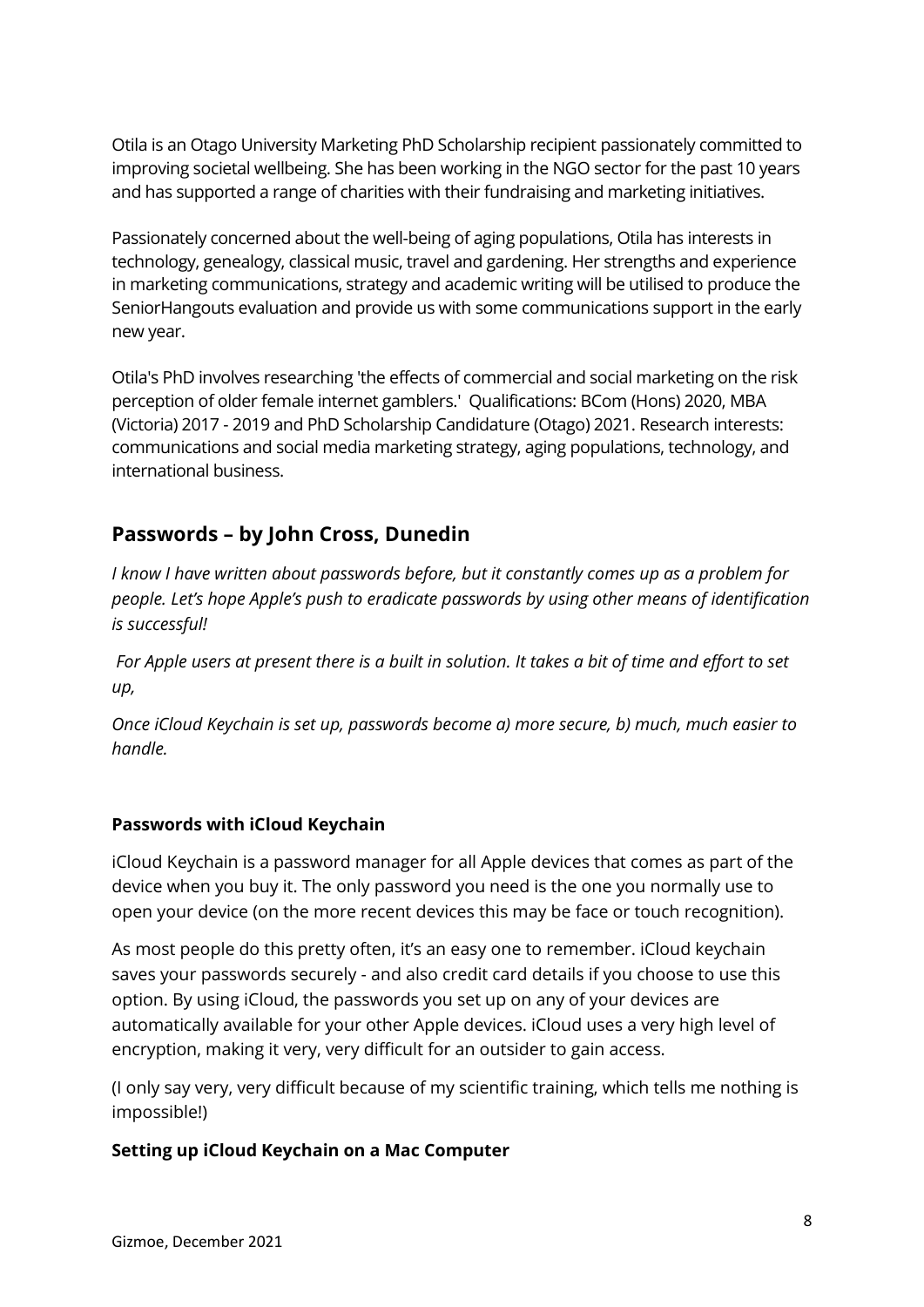If you are using MacOs Catalina, see next paragraph!

1. Click the Apple logo at the top-left corner of your screen and choose System Preferences.

2. In the top right of the window that appears is a search box. Type 'iCloud' into that - (as you type the search is narrowed down and you probably only need to type 'iCl' to see something like this, with everything else greyed out).

3. Click on whatever is highlighted

4. Locate 'iCloud' in the left hand column and click on it.



5. You should see a window with several items in it, some with a tick on the left, some perhaps not ticked: We want 'Keychain' to be ticked, so if it is not, click in the box to the left of 'Keychain', and a tick should appear in it.

**If Using MacOs Catalina** 

1. Click the Apple logo at the top-left corner of your screen and choose System Preferences.

2. Click on Apple ID in the upper right corner:

3. In the left hand sidebar click on 'iCloud' A new set of options will appear to the right , locate 'Keychain'

4. If it has a tick in the box next to it, fine, otherwise click in the box so a tick appears. In either case, and provided your Mac is otherwise up-to-date, iCloud Keychain will now store all passwords you elect to save.

This means they can be available for you on any other Apple device you own as well as your Mac.